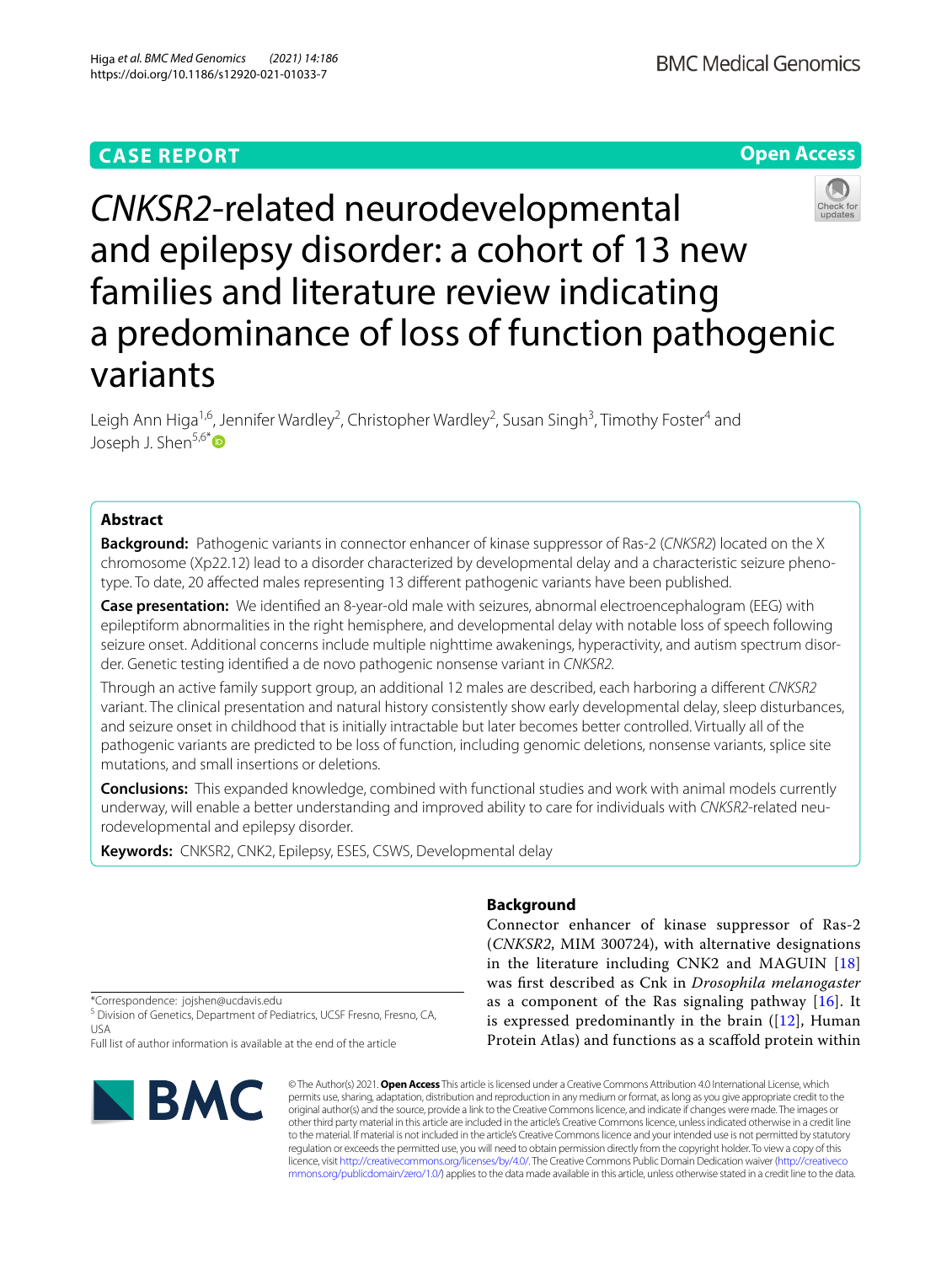the postsynaptic density mediating numerous signaling pathways and neuronal morphogenesis, consistent with postulated roles in membrane and cytoskeletal remodeling [[3,](#page-5-3) [4,](#page-5-4) [8,](#page-5-5) [10,](#page-5-6) [11,](#page-5-7) [19](#page-5-8)].

Since the initial characterization of a boy afected with a pathogenic variant in *CNKSR2* by Houge et al. [[7](#page-5-9)] (mental retardation, X-linked, Houge type (MRX-SHG), MIM 301008), there have been a total of 20 afected males described in the literature, all with a consistent clinical phenotype of intellectual disability, developmental delay, and epilepsy [\[1](#page-5-10), [2](#page-5-11), [5](#page-5-12), [6](#page-5-13), [15](#page-5-14), [17](#page-5-15), [20\]](#page-5-16). Early developmental progress may be normal in rare instances, but global delays are observed consistently after the onset of seizures. Sleep disturbances are common as well. Seizures in *CNKSR2*-related neurodevelopmental and epilepsy disorder are typically difficult to control, and the electroencephalographic fndings are fairly characteristic and categorized as encephalopathy with status epilepticus during slow wave sleep (ESES) as well as continuous spike waves in sleep (CSWS).

Approximately half of the known instances of *CNKSR2*-related disease are de novo in origin, and of the maternally transmitted cases, the majority of carrier mothers are neurologically without concerns. However, some females heterozygous for a *CNKSR2* pathogenic variant have intellectual disability and seizures [\[2](#page-5-11), [5,](#page-5-12) [6](#page-5-13), [14,](#page-5-17) [20\]](#page-5-16).

A total of 13 diferent variants in these 20 males have been reported and, interestingly, all are expected to be loss of function, whether from genomic deletions encompassing the entire *CNKSR2* locus, nonsense variants, intronic variants resulting in aberrant splicing, or small insertions/deletions predicted to lead to a frameshift and downstream premature protein truncation.

We diagnosed a child with *CNKSR2*-related neurodevelopmental and epilepsy disorder, and in conjunction with a family-driven effort through the international CNKSR2 Family Support Group also present a cohort of an additional 12 afected males from diferent families each harboring unique and previously undescribed pathogenic variants. The Case Report section will describe the proband as family 1, and clinical descriptions of fami-lies 2 through 13 will be in Additional file [1.](#page-4-0) The parents or legal guardians contributed the clinical and molecular genetic information and provided written informed consent for research participation in this study approved by the Institutional Review Board at Community Regional Medical Center. All individuals presented with seizures and, with the exception of one child (family 5), exhibited intellectual disability/developmental delay prior to seizure onset.

#### **Case presentation**

The proband for family  $1$  is an 8-year-old male born at term weighing 3912 g after an unremarkable pregnancy and delivery. Family medical history is without close relatives with similar concerns and the parents deny consanguinity. Early developmental milestones include sitting at 7 months and walking at 17 months. At 2.5 years of age he spoke a few words, but then after the onset of seizures at age 4, he became non-verbal. Slowly over the course of the intervening years he has regained some language and currently says about 10 words. Fine motor skills include operating a tablet computer and at least drawing a circle. He has been diagnosed with autism spectrum disorder. His frst seizure was at 4 years of age with a prolonged staring episode. The next seizure occurred several months later but then became more frequent and harder to control. Multiple electroencephalograms (EEGs) have been read as epileptiform abnormalities in the right hemisphere, patterns consistent with Landau-Klefner, and spiking occurring at night. He had been started on antiepileptic treatment (levetiracetam) without success, and now is somewhat better controlled on cannabidiol (CBD) oil with continued titration of the CBD:tetrahydrocannabinol (THC) formulation. Sleep is signifcantly disrupted with him generally being a light sleeper and having absence, tonic–clonic, and unusual laughing episodes (gelastic) seizures mainly at night. Melatonin has only slightly helped in the past, but now CBD oil may be of greater benefit. There are also nocturnal episodes of nonresponsiveness. Generally at baseline he is quite agitated and hyperactive. No dysmorphic features were noted on physical examination. Both head computed tomography (CT) and brain magnetic resonance imaging (MRI) are without fndings of note.

A diagnosis of *CNKSR2*-related neurodevelopmental and epilepsy disorder was made via genetic testing. Clinical whole exome sequencing (InVitae Corporation, San Francisco, CA, USA) identifed a novel nonsense variant in *CNKSR2*, NC\_000023.10: g.21627392T>G NM\_014927.5: c.2349T>G, p.(Tyr783\*). Subsequent testing of his mother determined that this *CNKSR2* variant is not maternally inherited.

#### **Overview of cohort**

Our cohort includes 13 males from 13 families, with the case we diagnosed as family 1. The age range is 3 years to 20 years, and the average age of our cohort is 8.7 years. Birth history consists of full term delivery for 11/13 males (85%), and preterm delivery at 36 weeks and 36 weeks 6 days, for two males, respectively (15%).

The two clinical characteristics observed universally in our cohort are seizures and intellectual disability (Table [1](#page-2-0)). The age of seizure onset ranges from  $4$  days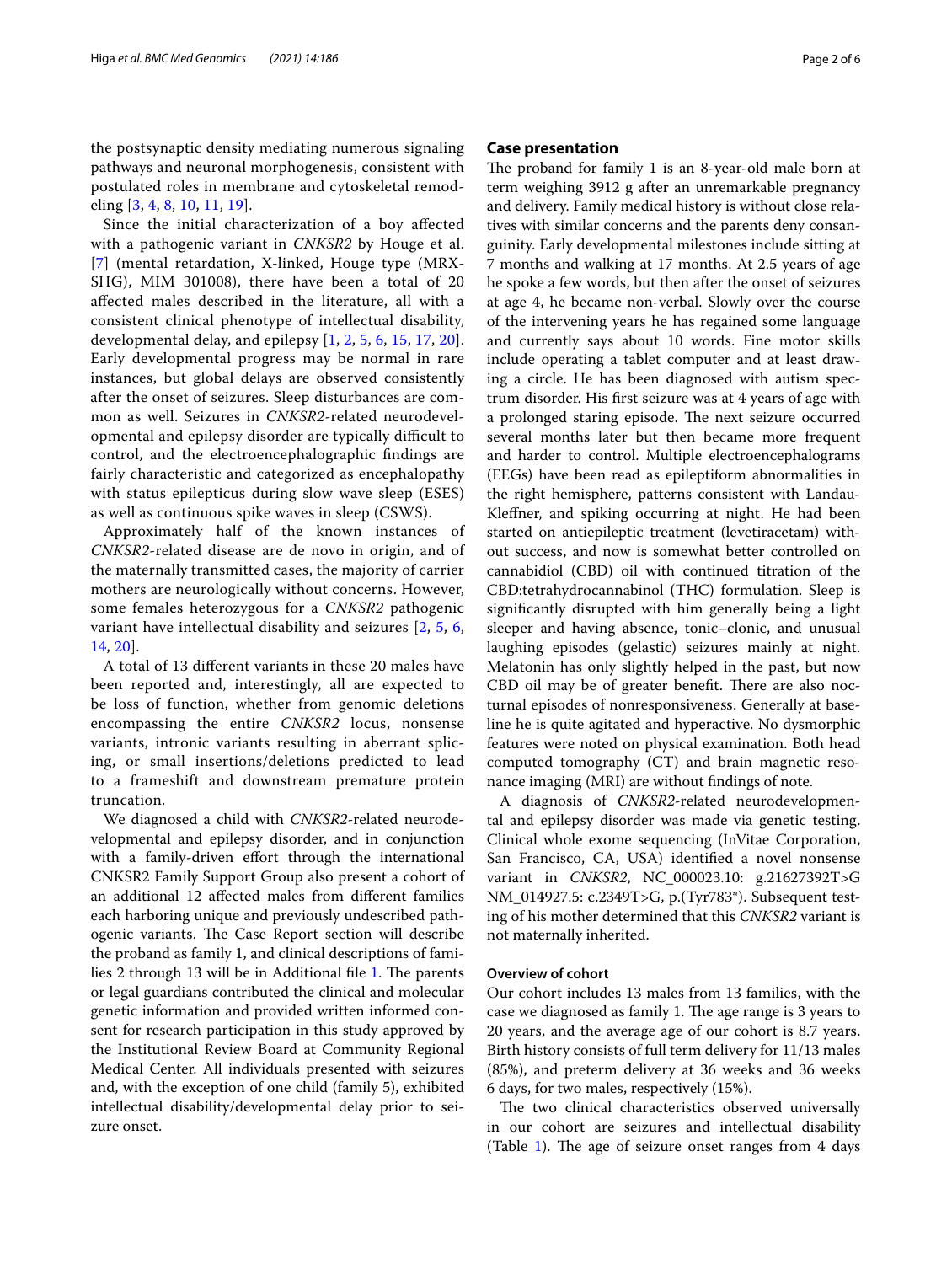## <span id="page-2-0"></span>**Table 1** Clinical and molecular summary of *CNKSR2*-related neurodevelopmental and epilepsy disorder

| Family         | Age<br>(years)     | Age of<br>seizure onset | Intellectual<br>disability? | Maternal<br>origin? | Variant <sup>a</sup>                           | Source                                                |
|----------------|--------------------|-------------------------|-----------------------------|---------------------|------------------------------------------------|-------------------------------------------------------|
| -1             | 8                  | 4y                      | Yc                          | $\mathbb N$         | c.2349T>G, p.(Tyr783*)                         | This study                                            |
| $\overline{2}$ | 21                 | 15 <sup>h</sup>         | Y                           | Y                   | c.1537C > T, p.(Pro513Ser) <sup>e</sup>        | This study                                            |
| 3              | 5                  | 2y                      | $Y^c$                       | $\mathsf N$         | c.1988_1989del, p.(Arg663Asnfs*2)              | This study                                            |
| $\overline{4}$ | 10                 | 6m                      | Y                           | Ν                   | c.1653_1656del, p.(Asn551Lysfs*4)              | This study                                            |
| 5              | 9                  | 4y                      | $N \rightarrow Y^d$         | Y                   | $c.2545C > T$ , p.(Arg849*)                    | This study                                            |
| 6              | 8                  | 7d                      | $Y^C$                       | N                   | $c.2145 + 1G > A$                              | This study                                            |
| 7              | 9                  | 8m                      | $Y^c$                       | Y                   | arr [hq19] Xp22.12 (21,278,397-21,678,707) × 0 | This study                                            |
| 8              | $\overline{7}$     | 2y                      | Y.                          | N                   | c.1198C > T, p.(Arg400*)                       | This study                                            |
| 9              | 9                  | 4d                      | Yc                          | N                   | $c.2044 + 2T > A$                              | This study                                            |
| 10             | 5                  | 2y                      | $Y^C$                       | N                   | $c.520-1G > A$                                 | This study                                            |
| 11             | 11                 | 23m                     | Y.                          | N                   | c.2005del, p.(Ala669Glnfs*48)                  | This study                                            |
| 12             | 3                  | 2y                      | $Y^c$                       | N                   | c.1905-2A > G                                  | This study                                            |
| 13             | 8                  | 2y                      | Yc                          | N                   | c.2026_2027del, p.(Arg676Aspfs*2)              | This study                                            |
| 14             | $\overline{7}$     | 2y                      | Y                           | Y                   | arr [hg19] Xp22.12 (21,322,029-21,678,137) × 0 | Aypar et al. [1]                                      |
| 15             | 5                  | 2.5y                    | Υ                           | Y                   | arr [hq19] Xp22.12 (21,375,312-21,609,484 × 0  | Houge et al. [7], Vaags et al.<br>$[17]$ pt 3         |
| 16             | 6                  | 2y                      | Yc                          | Y                   | arr [hg19] Xp22.12 (20,297,696-21,471,387) × 0 | Vaags et al. [17] pt 1                                |
|                | 8                  | 27m                     | $Y^C$                       | Y                   |                                                | Vaags et al. [17] pt 2                                |
| 17             | 12                 | 8d                      | $Y^C$                       | Y                   | arr [hg19] Xp22.12 (21,193,947-21,707,169) × 0 | Vaags et al. [17] pt 4                                |
|                | 13                 | N/A                     | Y                           | Y                   |                                                | Vaags et al. [17] pt 5                                |
| 18             | 56                 | ?p                      | Yc                          | Υ                   | g.21458832_21458833ins, p.(Asp152Argfs*8)      | Vaags et al. [17] pt 6, Hu et al.<br>[8], family P180 |
|                | 58                 | $2^{b}$                 | $Y^C$                       | Y                   |                                                | Vaags et al. [17] pt 7, Hu et al.<br>[8], family P180 |
|                | 62                 | $2^{b}$                 | $Y^c$                       | Υ                   |                                                | Vaags et al. [17] pt 8, Hu et al.<br>[8], family P180 |
| 19             | 18                 | 3.5y                    | $\mathsf{Y}^\mathsf{C}$     | Y                   | c.2341C > T, p.(Arg712*)                       | Damiano et al. [5]                                    |
|                | 12                 | 3.5y                    | Υ                           | Y                   |                                                | Damiano et al. [5] brother                            |
|                | $\overline{\cdot}$ | 3.5y <sup>b</sup>       | Υ                           | $\ddot{?}$          |                                                | Damiano et al. [5] maternal<br>uncle <sup>f</sup>     |
| 20             | 9                  | 2y                      | Y                           | $\hbox{N}$          | c.2185C > T, p.(Arg729*)                       | Sun et al. [15]                                       |
| 21             | 6                  | 2y                      | Y                           | Ν                   | c.2024_2027del, p.(Glu657Glyfs*41)             | Bonardi et al. [2] pt 1                               |
| 22             | 21                 | 3y <sup>b</sup>         | $N \rightarrow Y^d$         | N                   | c.246_247del, p.(Thr83Lysfs*30)                | Bonardi et al. [2] pt 2                               |
| 23             | 12                 | 4y                      | $Y^c$                       | Y (mosaic)          | c.457_461del, p.(Tyr153Serfs*5)                | Bonardi et al. [2] pt 3                               |
| 24             | 10                 | 3y                      | $\mathsf{Y}^\mathsf{C}$     | $\mathsf{N}$        | arr [hg19] Xp22.12 (21,609,392-21,619,786) × 0 | Bonardi et al. [2] pt 5                               |
| 25             | 5                  | 4y                      | Y                           | Y                   | arr [hq19] Xp22.12 (21,606,698-21,616,207) × 0 | Daogi et al. [6]                                      |
|                | "Younger"          | 3y                      | Υ                           | Y                   |                                                | Daoqi et al. [6] brother                              |
| 26             | 6                  | N/A                     | Y                           | Y                   | $c.1904 + 1G > A$                              | Zhang et al. [20]                                     |
| Females        |                    |                         |                             |                     |                                                |                                                       |
|                |                    | N/A                     | Ν                           | ?                   | c.1537C > T, p.(Pro513Ser)                     | Mother in family 2                                    |
|                |                    | N/A                     | N                           | ?                   | c.2545C > T, p.(Arg849*)                       | Mother in family 5                                    |
|                |                    | N/A                     | N                           | ?                   | arr [hg19] Xp22.12 (21,278,397-21,678,707) × 1 | Mother in family 7                                    |
|                |                    | N/A                     | N                           | ?                   | arr [hg19] Xp22.12 (21,322,029-21,678,137) × 1 | Mother in family 14                                   |
|                |                    | N/A                     | N                           | Ν                   | arr [hq19] Xp22.12 (21,375,312-21,609,484) × 1 | Mother in family 15                                   |
|                |                    | N/A                     | N                           | ?                   | arr [hg19] Xp22.12 (20,297,696-21,471,387) × 1 | Mother in family 16                                   |
|                | 16                 | бу                      | Υ                           | Υ                   | c.2341C > T, p.(Arg712*)                       | Sister in family 19                                   |
|                | $\overline{\cdot}$ | febrile                 | N                           | Ν                   |                                                | Mother in family 19                                   |
| 27             | 7                  | 5y                      | Υ                           | Ν                   | c.2304G > A, (p.Trp768*)                       | Polla et al. [14]                                     |
| 28             | 41                 | 6yb                     | $N \rightarrow Y^d$         | ?                   | arr [hg19] Xp22.12 (21,523,673-21,558,329) × 1 | Bonardi et al. [2], Lesca et al.<br>$[9]$ pt 4        |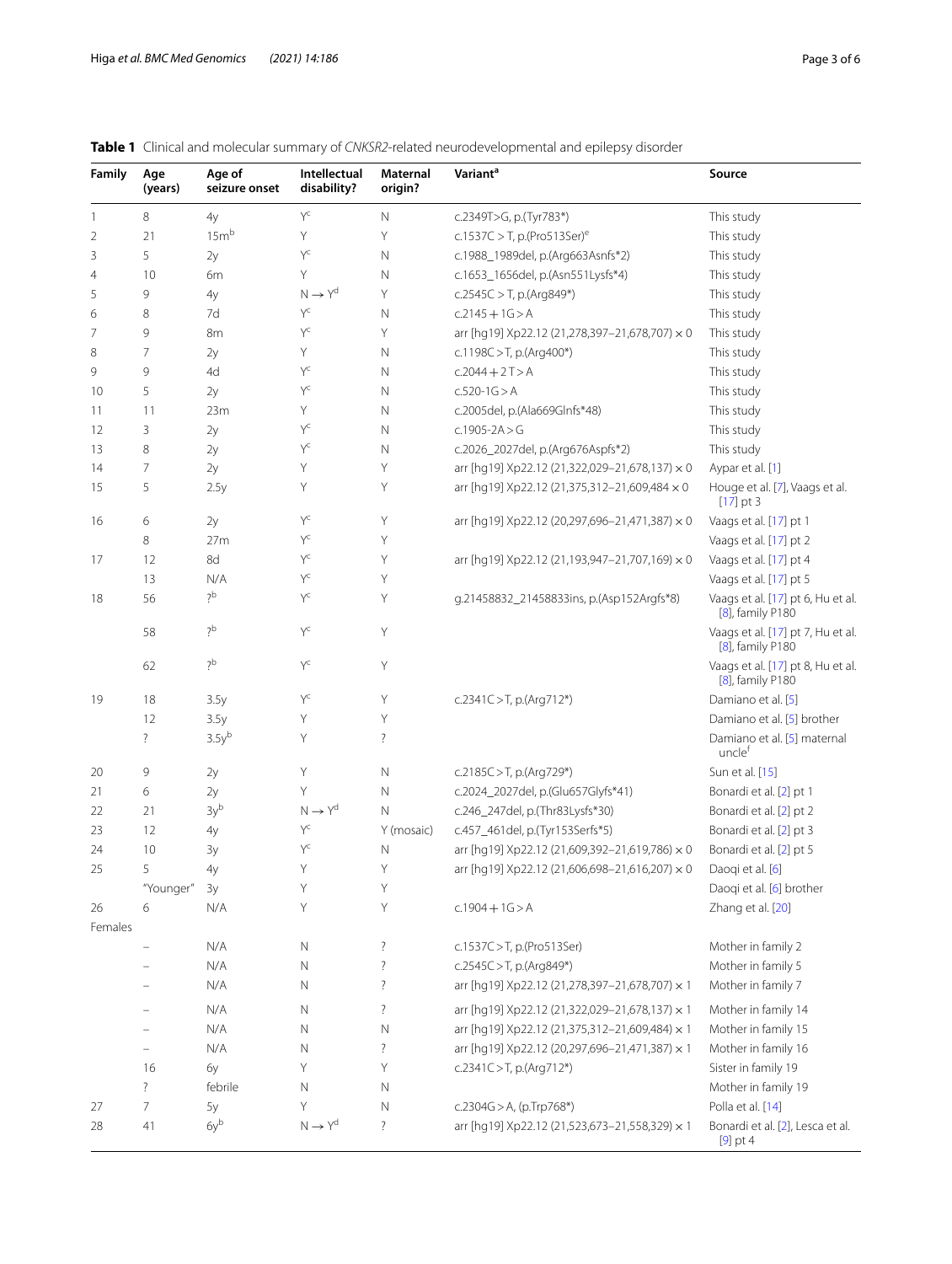#### **Table 1** (continued)

| Family | Age<br>(years) | Age of<br>seizure onset | Intellectual<br>disability? | Maternal<br>origin? | Variant <sup>a</sup>                                                      | Source              |
|--------|----------------|-------------------------|-----------------------------|---------------------|---------------------------------------------------------------------------|---------------------|
|        |                | Junior high             |                             |                     | arr [hq19] Xp22.12 (21,606,698-21,616,207) $\times$ 1 Mother in family 25 |                     |
|        | 33             | N/A                     |                             |                     | $c.1904 + 1G > A$                                                         | Mother in family 26 |

*d* Days, *m* months, *y* years, *N/A* not applicable, *pt* patient

<sup>a</sup> In this cohort, transcript NM\_014927 (GRCh37p13) confirmed for families 1, 2, 4, 5, 6, 7, 8, 11, 12, 13

<sup>b</sup> Seizures stopped in pre-teen years

<sup>c</sup> Minimal-to-no speech

<sup>d</sup> Developmental delay manifested after onset of seizures

<sup>e</sup> Classified by laboratory as variant of uncertain significance

f Not tested for familial *CNKSR2* pathogenic variant, but neurological and seizure phenotype matches that seen in the proband

of age to 4 years, with a mean age of 20.6 months. Seizure type is variable, and includes absence, atonic, tonic clonic, complex partial, focal, gelastic, dacrystic seizures. Face and hand twitching have also been reported. Six of 13 males (46.1%) had EEG documenting electrical status epilepticus during sleep, also known as continuous spikes and waves during sleep (ESES/CSWS, families 2, 6, 8, 10, 11, 13). Other EEG abnormalities reported include, but are not limited to, prolonged seizures, focal epilepsy, and clusters of seizures during day and night (Additional fle [1](#page-4-0)). Four males were diagnosed with Landau Klefner (4/13 or 30.8%; family 7, 8, 10, 13) and one has a diagnosis of Lennox Gastaut (1/13 or 7.7%; family 6).

Additional neurodevelopmental diagnoses reported in more than one individual include autism (8/13 or 26.7%, families  $1, 3, 4, 5, 7, 9, 12, 13$  and attention deficit hyperactivity disorder (3/13 or 24%; families 1, 7, 13). Further clinical information for the probands in families 2 through 13 are provided in Additional fle [1.](#page-4-0)

Twelve (92.3%) of the *CNKSR2* variants in this cohort were classifed as likely pathogenic or pathogenic, with the remaining one (missense variant in family 2) a variant of uncertain signifcance. As shown in Table [1](#page-2-0), insertion/ deletion (in/del) variants and splicing variants were each seen in 4/13 (30.8%) of afected individuals, nonsense variants were noted in three individuals (23.1%), and one male harbored a contiguous deletion (7.7%). All mothers completed genetic testing to establish carrier status. Three mothers were found to be carriers, for an incidence of 23.1%, and none have had a history of seizures or neurodevelopmental concerns.

### **Discussion and conclusions**

The neurodevelopmental phenotype and seizure types exhibited by the afected males in this cohort was consistent with and further validated the patterns and characteristics observed in the previously published cases of *CNKSR2-*related neurodevelopmental and epilepsy disorder (Table [1\)](#page-2-0). The degree of developmental delay can be severe and disproportionately afect language skills, with 8 of the 13 (62%) of the individuals in our cohort with very few or no words, similar to that described in the published individuals with at least 10 of 20 reported to have no or very minimal speech. Signifcant absence and generalized tonic–clonic seizures are observed, oftentimes both in the same individuals, which generally are difficult to control with anti-epileptic medication. Interestingly, with most if not all of the older afected individuals reported in the literature, despite the medically intractable nature of their epilepsy during early childhood, there appears to be resolution of the seizures and weaning off of anti-epileptic medication in the pre-teen years. The sole adult in our cohort (family 2) matched this natural history pattern with complete cessation of his seizures and no further medication by 10 years of age.

Additional characteristics were noted which expand our understanding of the neurobehavioral and clinical phenotype. Sleep disturbances were reported by the parents to be present in 8 of the 13 (62%) afected males in this cohort, as frst appreciated in Vaags et al. [\[17\]](#page-5-15). Signifcant hyperactivity was present in 6 (46%) as reported by the parents. Four (31%) of the afected males had signifcant feeding issues necessitating the use of a feeding tube in early childhood, but in later years there was not consistently observed failure to thrive in them or the others in the cohort (data not shown).

Another commonality extending from the published cases of *CNKSR2-*related neurodevelopmental and epilepsy disorder is the type of pathogenic variants detected—loss of function continues to be the predominant pathogenic molecular mechanism of disease. As shown in Table  $1$ , in our cohort 3 nonsense variants, 1 genomic deletion encompassing the *CNKSR2* locus, 4 small indels predicted to lead to a frameshift and downstream stop codon, and 4 splice site variants, have been identifed; only family 2 harbored a missense variant classified as a variant of uncertain significance. This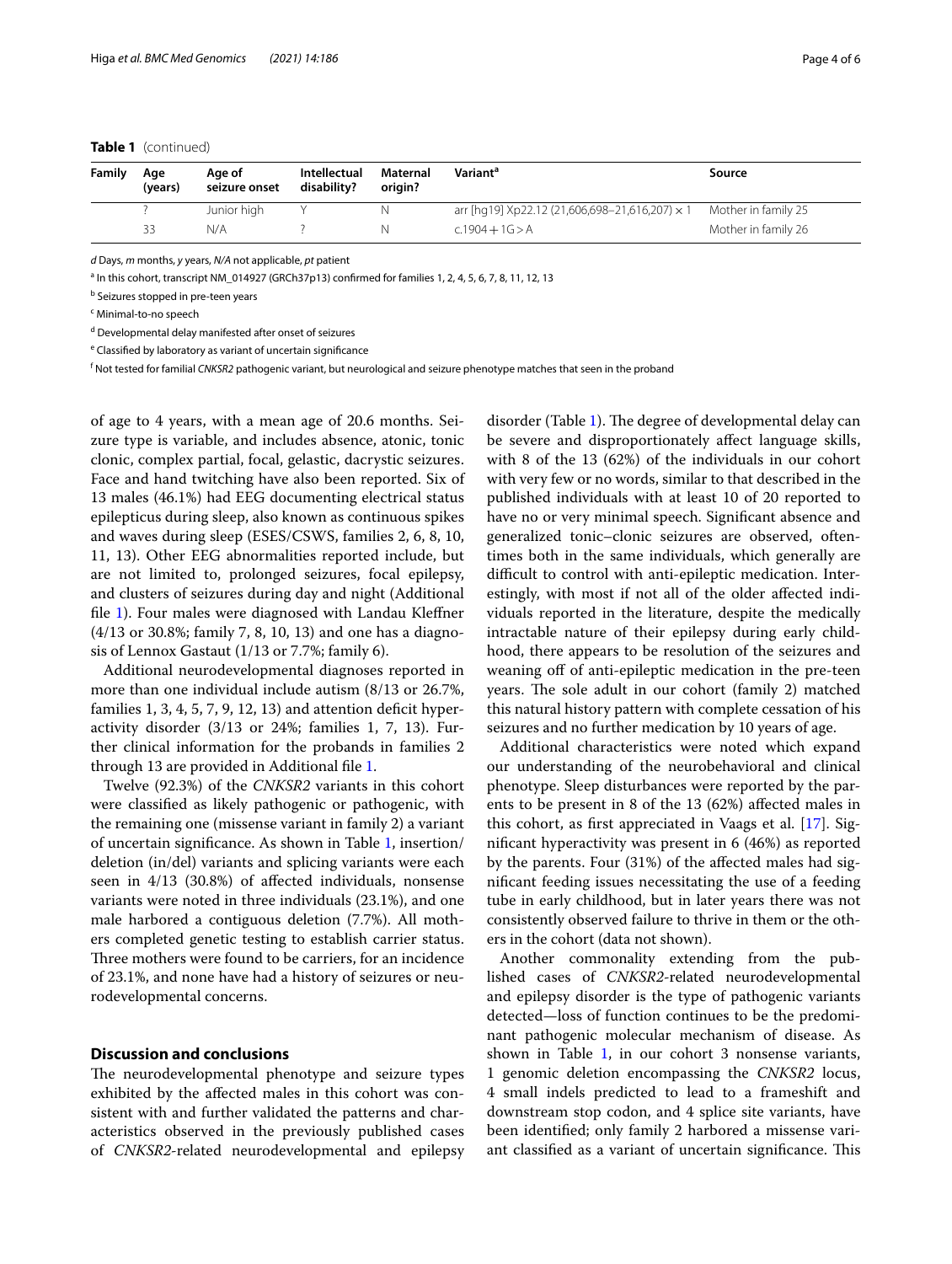observation that virtually all pathogenic *CNKSR2* variants are loss of function is consistent with this gene's probability of being loss-of-function intolerant (pLI) score of 1.0 and loss-of-function observed/expected upper bound fraction (LOEUF) score of 0.185 (gnomAD v2.1.1).

Of the 13 afected males in our cohort, ten represent de novo cases, while in three the variants are maternally inherited. Recent articles have indicated that females harboring heterozygous *CNKSR2* pathogenic variants may have seizures, with some also manifesting neurodevelopmental concerns (family 26, [[14](#page-5-17)]; family 27, [\[2](#page-5-11)]; mother and sister of family 19, [[5\]](#page-5-12); mother of family 25,  $[6]$  $[6]$ ; mother of family 26,  $[20]$  $[20]$ ). However, for another six mothers (three mothers in this cohort, family 14, [\[1](#page-5-10)]; family 15, [\[7](#page-5-9)]; family 16, [[17](#page-5-15)], there were no reported seizures or intellectual disability. Skewed X-inactivation may be the underlying reason for this observed diference in penetrance (85:15 in the mother of family 25, [\[6](#page-5-13)] and 20:80 in family 26, [[14](#page-5-17)], both with neurodevelopmental concerns, while reported to be 57:43 for the mother reported to have no neurological issues of family 15, [\[7](#page-5-9)]).

The size of our cohort is one of the key strengths of this report, permits us to confrm and expand upon the previously reported clinical phenotype and, importantly, corroborates loss of function of CNKSR2 as the principal molecular pathogenic mechanism of disease. The main limitation in this cohort is the variable amount of information for each individual, due to the fact that the families are located on diferent continents and obtaining full clinical and molecular documentation is a logistical challenge. To address this, we have focused our clinical data collection on the key phenotypic features of developmental delay/intellectual disability, seizures, and sleep disturbance. Accordingly, we acknowledge that novel features of *CNKSR2*-related neurodevelopmental and epilepsy disorder may remain unrecognized at this time, and await further characterization.

In conclusion, we report on a cohort of afected individuals with *CNKSR2-*related neurodevelopmental and epilepsy disorder that doubles the number of known pathogenic variants and corroborates CNKSR2 loss of function as the predominant molecular mechanism of disease. The neurodevelopmental and clinical phenotype is consistent with that previously reported in the literature with prominent features of intellectual disability and seizures. Our large cohort further bolsters and extends previous observations including noting signifcant sleep disturbances, hyperactivity, and some early feeding concerns. Approximately half of all known females heterozygous for a pathogenic *CNKSR2* variant have a similar but sometimes milder neurological

phenotype, but the other half are without neurodevelopmental concerns or seizures. An under-recognized aspect of the epilepsy appears to be that it decreases in severity during childhood and, in almost all instances, resolves in the pre-teen years; knowing this natural history may be useful in guiding seizure management. Our hope is that understanding the complete phenotype of *CNKSR2-*related neurodevelopmental and epilepsy disorder will bring us closer towards the ultimate goal of investigating treatment options for individuals afected by this disease.

#### **Abbreviations**

CNKSR2: Connector enhancer of kinase suppressor of Ras-2; EEG: Electroencephalogram; ESES: Status epilepticus during slow wave sleep; CSWS: Continuous spike waves in sleep; EEG: Electroencephalogram; CBD: Cannabidiol; THC: Tetrahydrocannabinol; CT: Computed tomography; MRI: Magnetic resonance imaging; in/del: Insertion/deletion; pLI: Probability of being loss-of-function intolerant; LOEUF: Loss-of-function observed/expected upper bound fraction.

#### **Supplementary Information**

The online version contains supplementary material available at [https://doi.](https://doi.org/10.1186/s12920-021-01033-7) [org/10.1186/s12920-021-01033-7](https://doi.org/10.1186/s12920-021-01033-7).

<span id="page-4-0"></span>**Additional fle 1**. Supplemental Clinical Information for Families 2 through 13

#### **Acknowledgements**

The authors would like to acknowledge the families of the CNKSR2 Family Support Group for their support and participation. The families of the CNKSR2 Family Support Group and the authors also would like to acknowledge the clinicians and genetic laboratories who contributed to the clinical and molecular diagnoses in this cohort.

#### **Authors' contributions**

SS, JW, and CW initiated and conceptualized this work and facilitated acquisition of clinical information and medical records in communication with families within the CNKSR2 Family Support Group. JS and TF clinically and molecularly evaluated family 1. LAH and JS viewed, interpreted and compiled accumulated medical records, drafted and revised the manuscript, which all co-authors reviewed and approved. All authors read and approved the fnal manuscript.

#### **Funding**

Not applicable.

#### **Availability of data and materials**

The sequence datasets generated during the current study are not publicly available because it is possible that individual privacy could be compromised. Data are available from the corresponding author upon reasonable request.

#### **Declaration**

#### **Ethics approval and consent to participate**

This research study was conducted in accordance with the Declaration of Helsinki, and approved by the Institutional Review Board (IRB) of Community Regional Medical Center (CRMC). Written informed consent for participation and all forms of personally identifable data, including biochemical, clinical and biometric data was obtained for all patients; for patients under the age of 16, written informed consent was obtained from their parents or legal guardians.